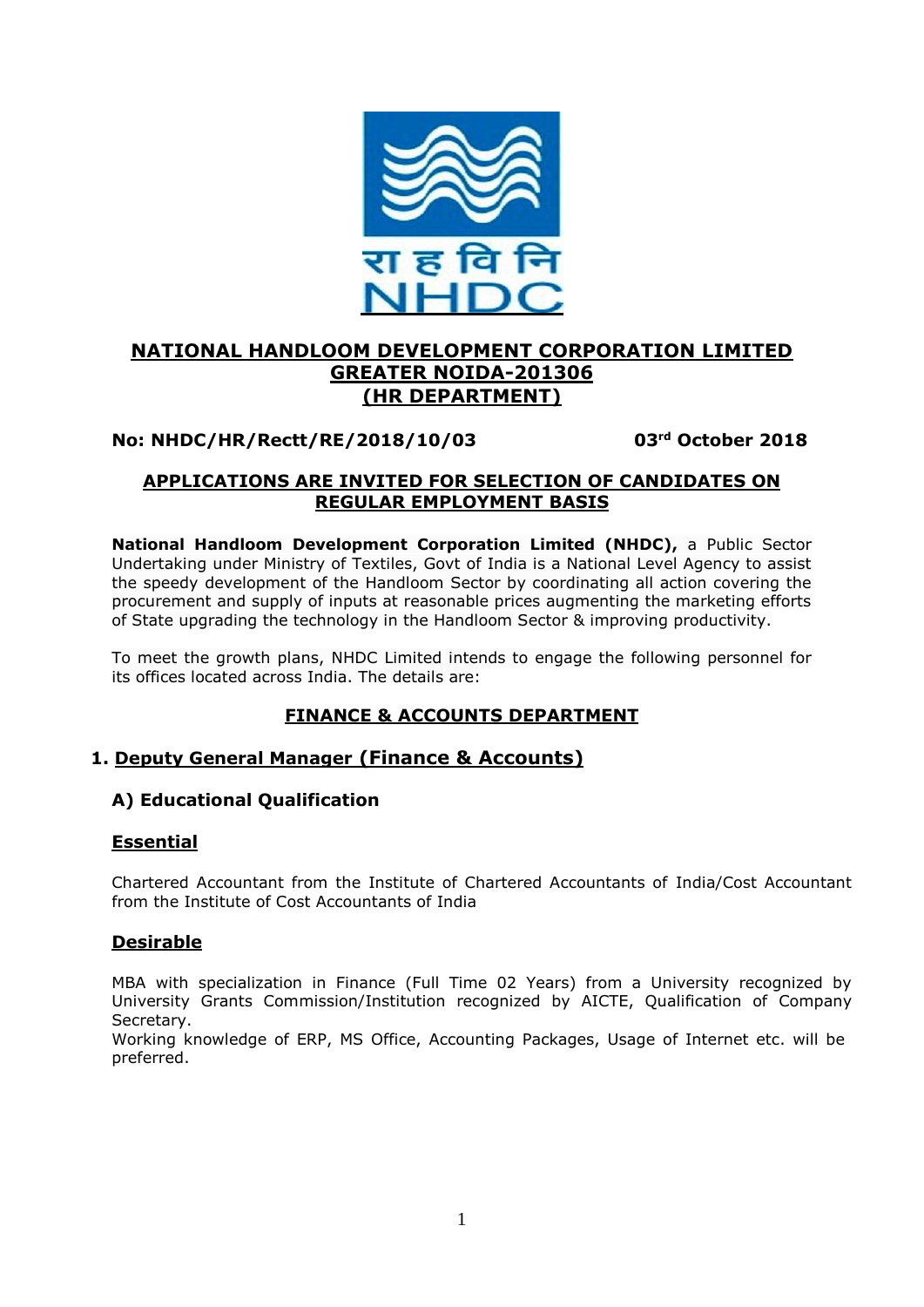# **B) Post Qualification Experience**

Minimum 16 yrs. experience in the field of Finance/Accounts/Internal Audit, out of which 4 years experience in the scale of 32900-58000 (IDA) or its equivalent (Rs.84,800/- p.m approx) in a reputed organization of Central Govt. /State Govt./PSU/Private Sector.

- **No. of Post: 01 (UR)**
- **Pay Scale: 36600-62000**
- **Age**: **Not exceeding 50 yrs.**
- **CTC (at the minimum of basic pay): Rs.1,37,680/- p.m. (approx)**

## **2. Manager – (Finance & Accounts)**

## **A) Educational Qualification**

## **Essential**

Chartered Accountant from the Institute of Chartered Accountants of India/Cost Accountant from the Institute of Cost Accountants of India / Regular MBA with specialization in Finance (Full Time 02 Years) from a University recognized by University Grants Commission/Institution recognized by AICTE.

## **Desirable**

Working knowledge of ERP, MS Office, Accounting Packages, Usage of Internet etc. will be preferred.

## **B) Post Qualification Experience**

Minimum 10 yrs. experience in the field of Finance/Accounts/Internal Audit out of which 4 years experience in the scale of 20600-46500 (IDA) or its equivalent (Rs.53,150/- p.m approx) in a reputed organization of Central Govt. /State Govt./PSU/Private Sector.

- **No. of Post: 01 (UR)**
- **Pay Scale: 24900-50500**
- **Age**: **Not exceeding 42 yrs.**
- **CTC (at the minimum of basic pay): Rs.93,400/- p.m. (approx)**

# **3. Assistant Manager – (Finance & Accounts)**

## **A) Educational Qualification**

## **Essential**

Chartered Accountant from the Institute of Chartered Accountants of India/Cost Accountant from the Institute of Cost Accountants of India / Regular MBA with specialization in Finance (Full Time 02 Years) from a University recognized by University Grants Commission/Institution recognized by AICTE OR CA/ICWA – Inter OR B.COM/M.COM from a University recognized by University Grants Commission.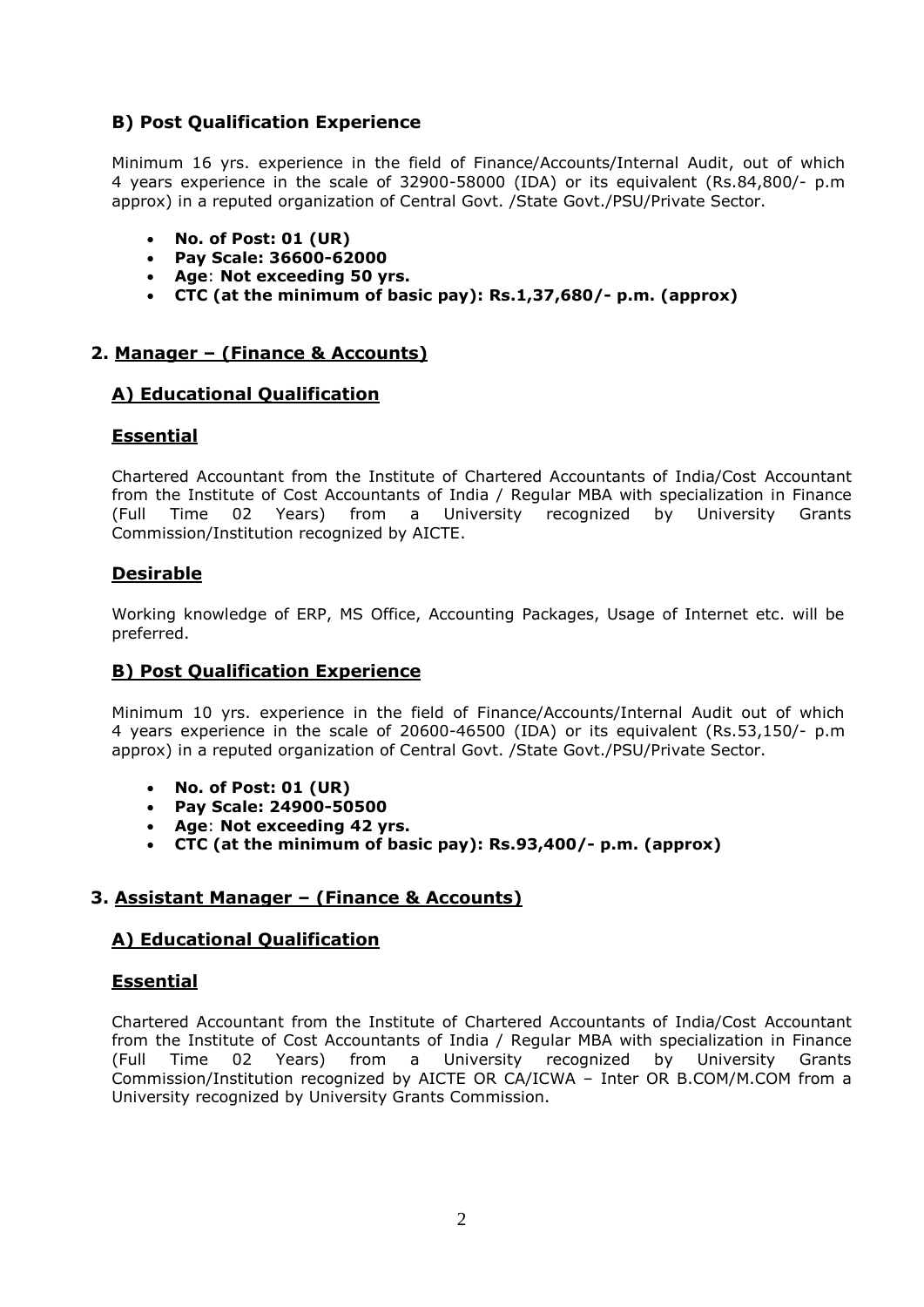# **Desirable**

Working knowledge of ERP, MS Office, Accounting Packages, Usage of Internet etc. will be preferred.

# **B) Post Qualification Experience**

Minimum 6 yrs. experience in case of CA/ICWA(CMA) OR MBA (8 Years in case of CA/ICWA(CMA)–Inter OR 11 Years in case of B.COM/M.COM in the field of Finance/Accounts/Internal Audit out of which 4 years experience in the scale of 10800-24500 (IDA) or its equivalent (Rs.27,850/- p.m approx) in a reputed organization of Central Govt. /State Govt./PSU/Private Sector.

- **No. of Post: 01 (OBC)**
- **Pay Scale: 16400-40500**
- **Age**: **Not exceeding 38 yrs.**
- **CTC (at the minimum of basic pay): Rs.62,700/- p.m. (approx)**

# **4. Senior Officer – (Finance & Accounts)**

# **A) Educational Qualification**

## **Essential**

Chartered Accountant from the Institute of Chartered Accountants of India/Cost Accountant from the Institute of Cost Accountants of India / Regular MBA with specialization in Finance (Full Time 02 Years) from a University recognized by University Grants Commission/Institution recognized by AICTE OR CA/ICWA – Inter OR Post Graduate Diploma with specialization in Financial Management / Financial Planning from an University/college recognized by University Grant Commission OR B.COM/M.COM from a University recognized by University Grants Commission.

# **Desirable**

Working knowledge of ERP, MS Office, Accounting Packages, Usage of Internet etc. will be preferred.

## **B) Post Qualification Experience**

Minimum 4 yrs. experience in case of CA/ICWA(CMA) OR MBA (out of which 2 years in the scale of 9000-21000(IDA) or its equivalent Rs.23,220/- p.m approx, (5 Years in case of CA/ICWA(CMA))–Inter/Diploma Holder (out of which 3 years in the scale of 9000- 21000(IDA) or its equivalent Rs.23,220/- p.m approx OR 7 Years in case of B.COM/M.COM (out of which 4 years in the scale of 9000-21000(IDA) or its equivalent Rs.23,220/- p.m approx, in the field of Finance/Accounts/Internal Audit in a reputed organization of Central Govt. / State Govt./PSU/Private Sector.

- **No. of Post: 01 (UR)**
- **Pay Scale: 10800-24500**
- **Age**: **Not exceeding 35 yrs.**
- **CTC (at the minimum of basic pay): Rs.42,500/- p.m. (approx)**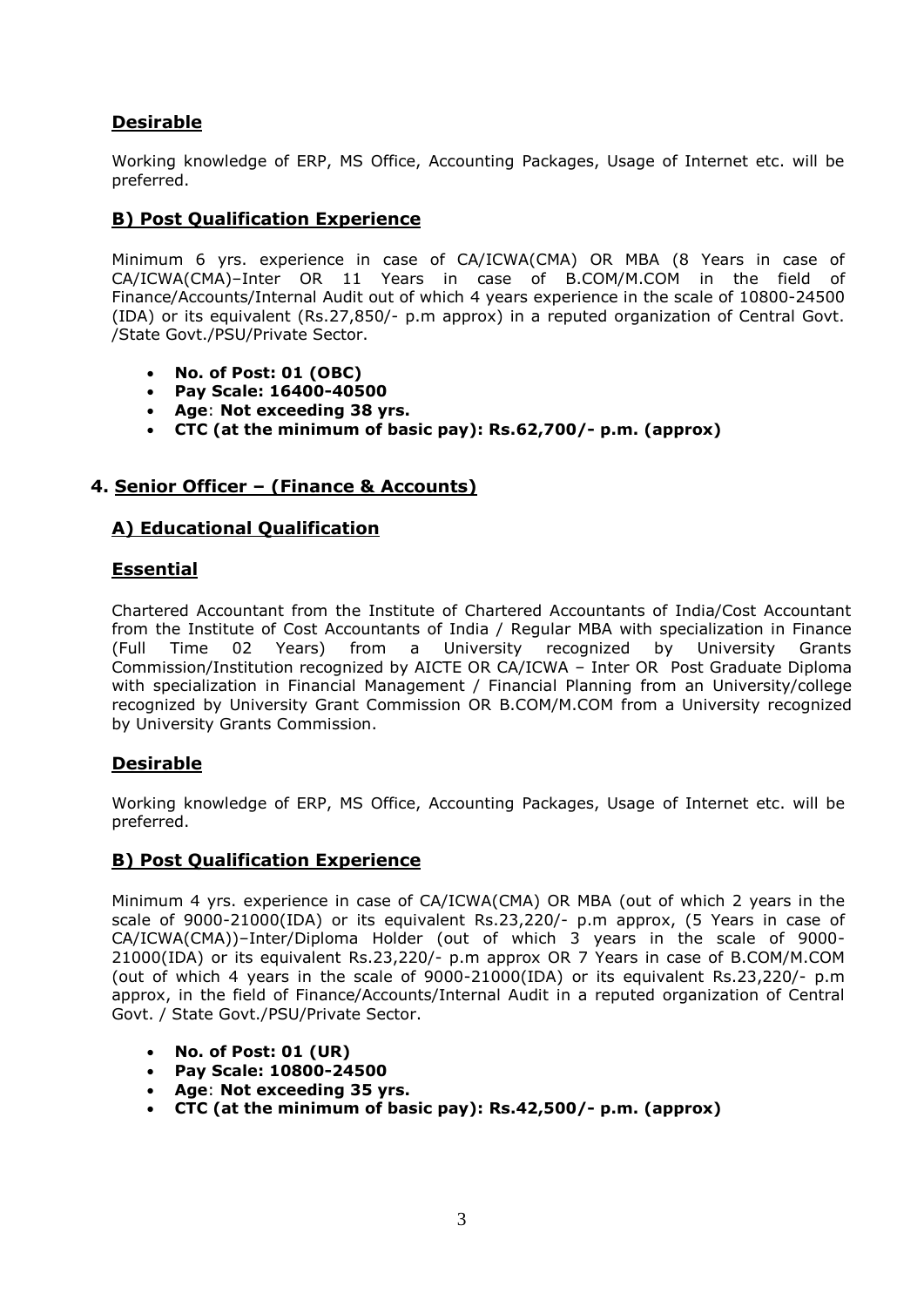# **5. Officer – (Finance & Accounts)**

# **A) Educational Qualification**

# **Essential**

Chartered Accountant from the Institute of Chartered Accountants of India/Cost Accountant from the Institute of Cost Accountants of India / Regular MBA with specialization in Finance (Full Time 02 Years) from a University recognized by University Grants Commission/Institution recognized by AICTE OR CA/ICWA – Inter OR Post Graduate Diploma with specialization in Financial Management / Financial Planning from an University/college recognized by University Grant Commission OR B.COM/M.COM from a University recognized by University Grants Commission.

# **Desirable**

Working knowledge of ERP, MS Office, Accounting Packages, Usage of Internet etc. will be preferred.

## **B) Post Qualification Experience**

Minimum 01 year experience in case of CA/ICWA(CMA) OR MBA in the pay scale of 8000- 17500(IDA) or its equivalent Rs.20,600/- p.m approx, (4 Years in case of CA/ICWA(CMA))– Inter/Diploma Holder (out of which 3 years in the scale of 8000-17500(IDA) or its equivalent Rs.20,600/- p.m approx OR 5 Years in case of B.COM/M.COM (out of which 3 years in the scale of 8000-17500(IDA) or its equivalent Rs.20,600/- p.m approx in the field of Finance/Accounts/Internal Audit in a reputed organization of Central Govt. / State Govt./PSU/Private Sector.

- **No. of Post: 01 (OBC)**
- **Pay Scale: 9000-21000**
- **Age**: **Not exceeding 30 yrs.**
- **CTC (at the minimum of basic pay): Rs.36,000/- p.m. (approx)**

#### **General Conditions : -**

- i) **Method of Selection:** Selection shall be made through Personal Interview/Written Test & Group Discussion to be held at NHDC LTD, Greater Noida.
	- **Deputy General Manager & Manager (F&A) – Personal Interview.**
	- **Assistant Manager, Sr.Officer & Officer (F&A) – Written Test & Group Discussion**.
- ii) Appointment will be made on regular basis and only Indian Nationals need to apply.
- iii) The selected candidates will be placed on probation for one year from the date of joining NHDC. The period of probation shall be regulated as per terms & conditions of the Corporation.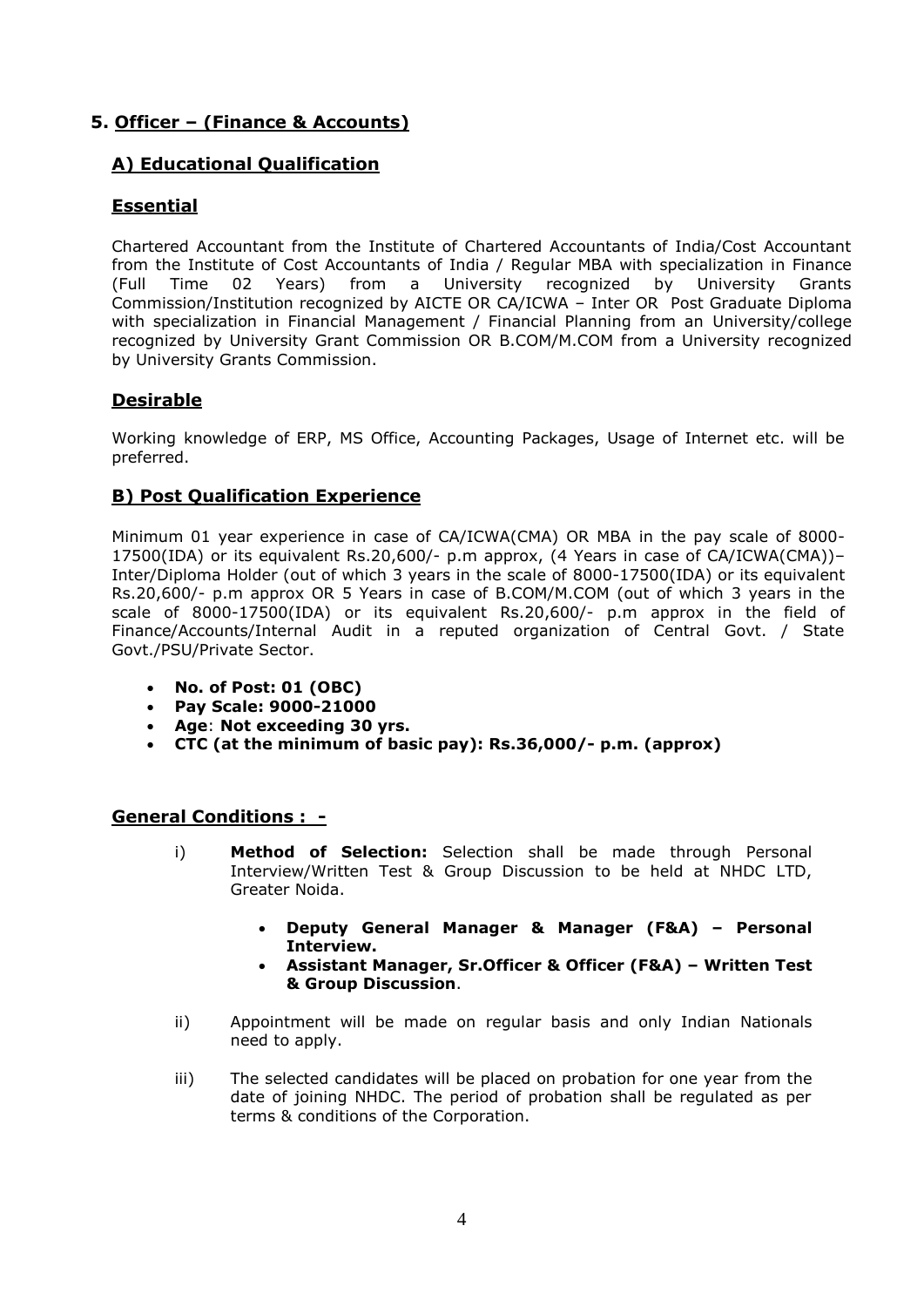- $iv)$  The appointment will be made on minimum of pay scale  $+$  IDA. However, Competent Authority reserves right to sanction additional increment to the exceptionally deserving candidate as per rules of the Corporation.
- v) Corporation has its presence across the country and incumbent on selection may be posted/transferred anywhere in India.
- vi) Departmental Candidates with requisite qualification & experience working in the next lower scale will only be considered. In such cases internal candidates shall be given age relaxation of 5 years over the prescribed age limit.
- vii) Those working with Government & Public Sector Undertaking must apply through proper channel only.
- viii) Reservation and age relaxation for SC/ST/OBC/PWD/Ex-Servicemen shall be as per Govt. directives.
- ix) Candidates belonging to OBC category are required to produce the recently obtained OBC certificate (Non creamy layer, not older than 6 months as on date of advertisement) in the format prescribed by the Govt. of India, issued by the Competent Authority.
- x) Outstation candidates called for interview will be eligible for To & Fro rail fare by shortest route on production of proof of journey. For post at S.No. 1 (AC 2 tier), posts at S.No. 2, 3 (AC 3 tier) and posts at S.No. 4, 5 (Sleeper Class).
- xi) The Candidate should be of sound health & have to provide a fitness certificate from a Govt. Registered Medical practitioner at the time of joining in the prescribed format.
- xii) **Application Fee:** Rs.300/- to be remitted using Online payment options(Debit Card/Credit Card/Internet Banking) through the Online Application facility, which can be accessed through our website **[www.nhdc.org.in](http://www.nhdc.org.in/)** (Career Page) from **08th October 2018 (10:00AM onwards) to 07th November 2018 (Till 4:00PM)**. No other mode of payment is acceptable. No fee is payable by SC/ST/PWD & Internal candidates.
- xiii) Self attested scan copies of Educational & Experience certificates as mentioned in the advertisement must be uploaded by the candidates while submitting the online application. Without such certificates, their candidature will not be considered.
- xiv) Mere fulfilling the minimum requirement of qualification and experience will not vest any right on the candidates to be called for the Personal Interview/Written Test & Group Discussion. NHDC reserves the right to shortlist the candidates based on the nature of past relevant experience, acquired post and prescribed qualification.
- xv) Only regular (Full Time) courses shall be admissible for essential qualification.
- xvi) Eligibility Criteria may be relaxed in case of deserving candidates.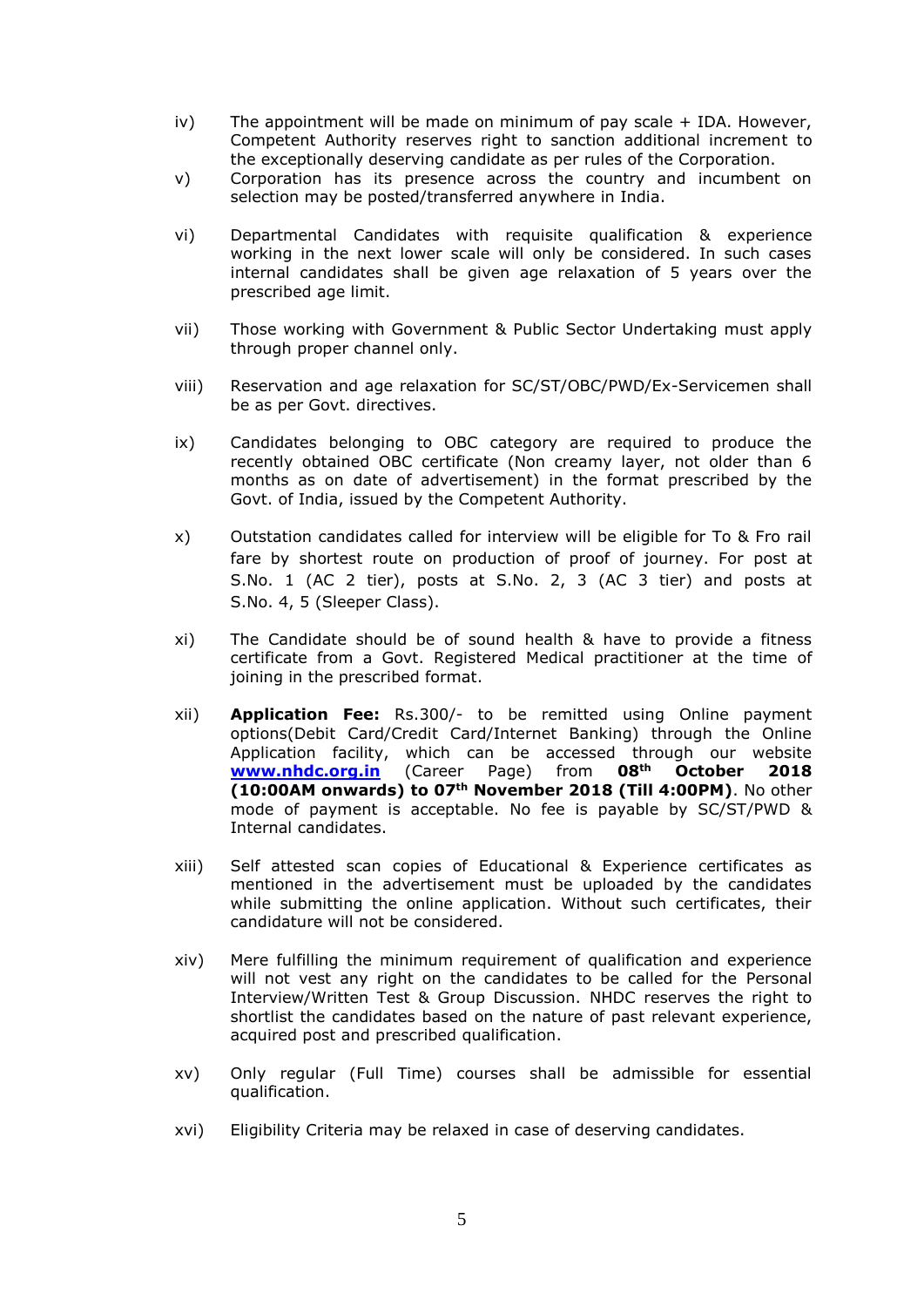- xvii) The decision of the NHDC about the mode of selection of eligible candidates, short listing of candidates for Personal Interview/Written Test & Group Discussion shall be final and binding. No correspondence will be entertained in this regard. Canvassing in any manner would entail disqualification of candidature.
- xviii) Corporation reserves the right to shortlist the candidates, in case applications are received in large number for any post. In such cases, maximum 10 applicants per post shall be called based on order of merit of higher qualification.

| S.No | <b>Finance &amp; Accounts</b> |
|------|-------------------------------|
|      | CA/ICWA/MBA                   |
|      | CA/ICWA - Inter/Diploma       |
|      | B.COM/M.COM                   |

- xix) If the candidate does not fulfill any of the conditions given in the detailed advertisement his/her candidature will be cancelled at any stage on scrutiny whenever the discrepancy is noticed.
- xx) In case of selection to the above post, such selection shall be provisional subject to verification of character and antecedents of the candidate and verification of the documents submitted by the candidate and subject to meeting the requisite medical standards for the post and other requirements as decided by NHDC.
- xxi) Shortlisted candidates will be informed for Personal Interview/Written Test & Group Discussion through e-mail only.
- xxii) Candidates called for the Personal Interview/Written Test & Group Discussion are required to bring original testimonials, one passport size photograph, last pay certificate and experience certificates with them.
- xxiii) The details of the selected candidates shall be displayed on the website of the Corporation and no communication to this effect shall be entertained by the Corporation.
- xxiv) Candidate is allowed to apply against one post only. In case Candidate applies for more than 01 post, application applied for lower post shall only be entertained.
- xxv) The cutoff date for considering the age and experience of candidates will be taken as **30th Sept 2018**.
- xxvi) In case of any ambiguity/dispute that arises on account of interpretation in versions other than English, English version will prevail.
- xxvii) Court of jurisdiction for any dispute will be at DELHI**.**
- xxviii) Corporation reserves the right to accept or reject all or any application without assigning any reason whatsoever.
- xxix) Any amendment related to this advertisement shall be displayed on the Corporation website [\(www.nhdc.org.in\)](http://www.nhdc.org.in/) only.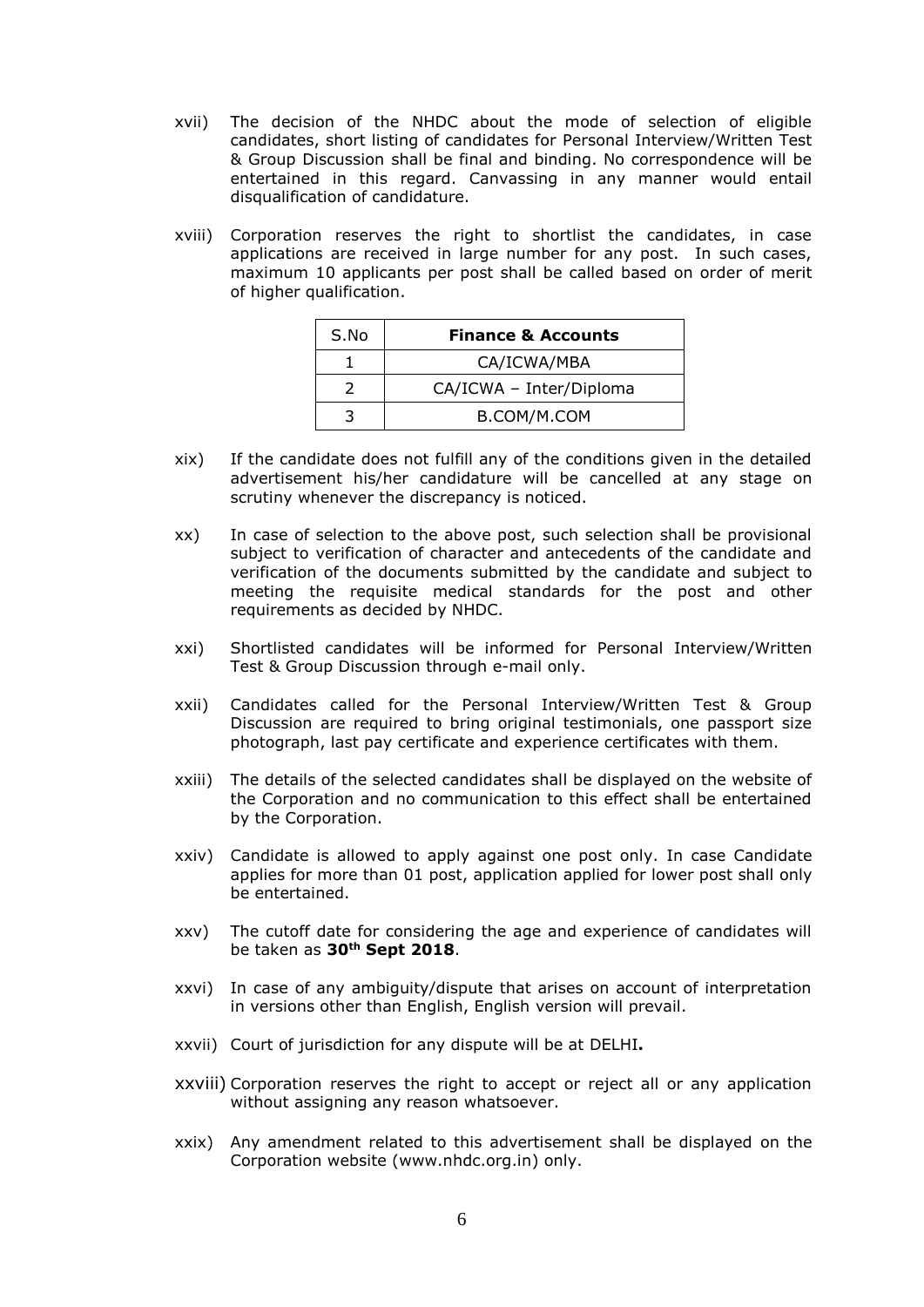#### **How to apply:**

#### **(IMPORTANT INSTRUCTIONS FOR SUBMISSION OF ONLINE APPLICATION)**

- 1. Please read the detailed advertisement and all the instructions carefully before filling the online application form.
- 2. Applicants are advised not to wait till the last date and time to submit their applications.
- 3. Applicants meeting the requirements notified may submit their application through online from **08th October 2018 to 07th November 2018** and the facility can be accessed through our website [www.nhdc.org.in](http://www.nhdc.org.in/) (Career Page).
- 4. Applicants are required to ensure that all certificates towards caste certificate, proof of age, qualification, experience, self signature scan document and a recent passport size colour photograph are ready for uploading before commencement of the online application process. Application submitted direct or by any other mode will not be accepted.
- 5. Applicants should have a valid E-mail ID and Mobile number. It should be kept active during the entire recruitment process. All important communication will be sent on the registered E-mail ID only.
- 6. Applicants are required to upload the following while filling application form:
	- i. Latest Colour Passport size photograph on light background in jpg/png format with maximum size upto 01MB
	- ii. Scanned copy of signature on white paper with Black Ink pen in jpg/png format with maximum size upto 01MB.
	- iii. Scanned copy of caste certificate, each educational qualification & experience/service document in jpg/pdf/png format with maximum size of 01MB per document.
- 7. Applicants should not submit more than one application. Application once submitted cannot be withdrawn and fee once paid will not be refunded in any case.
- **8. After applying through online, applicants should retain a copy of the online application print out possessing the unique registration number generated by the system for their reference. It is important to note that, the unique registration number will be obtained only upon successful submission of online application.**
- **9. Applicants must send the copy of online generated application form print out only (bearing the unique registration number) by post to:**

**Deputy General Manager (HR)**

**National Handloom Development Corporation Limited, Wegmans Business Park, 4th Floor, Tower-1, Plot No.3, Sector Knowledge Park-III, Surajpur Kasna Main Road, Greater Noida, Distt. Gautam Buddh Nagar-201306, UP.**